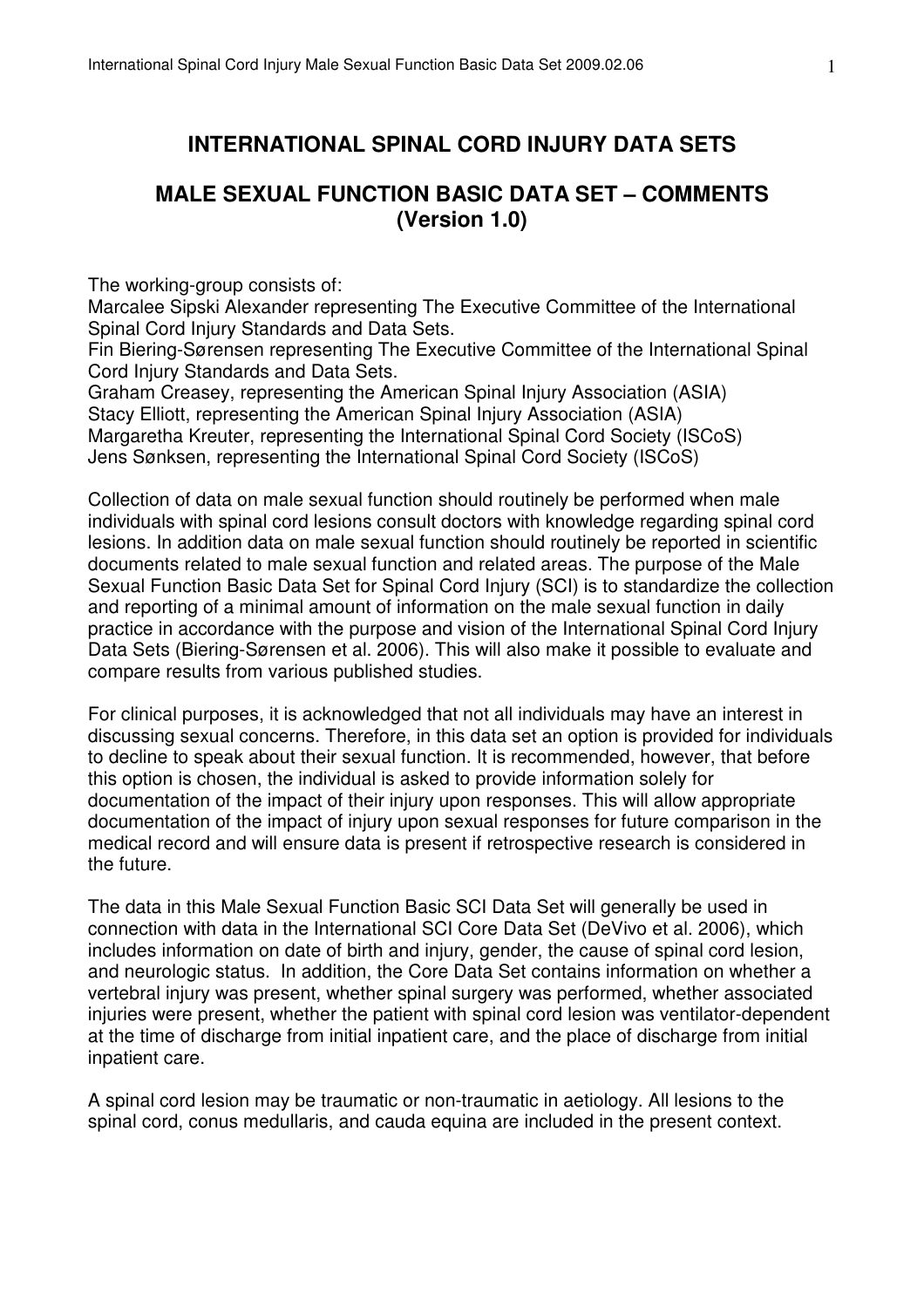It is extremely important that data be collected in a uniform manner. For this reason, each variable and each response category within each variable has specifically been defined in a way that is designed to promote the collection and reporting of comparable minimal data.

Use of a standard format is essential for combining data from multiple investigators and locations. Various formats and coding schemes may be equally effective and could be used in individual studies or by agreement of the collaborating investigators.

Acknowledgement:

We are thankful for comments and suggestions received from Michael DeVivo, Susan Charlifue and Lawrence Vogel.

Endorsed by:

References:

Biering-Sørensen F, Charlifue S, DeVivo M, Noonan V, Post M, Stripling T, Wing P. International spinal cord injury data sets. Spinal Cord 2006 Sep;44(9):530-4.

Courtois FJ, Charvier KF, Leriche A, Raymond DP. Sexual function in spinal cord injured men. I. Assessing sexual capacity. Paraplegia. 1993;31:771-784.

Courtois FJ, Charvier KF, Leriche A, Raymond DP, Eyssette M. Clinical approach to erectile dysfunction in spinal cord injured men. A review of clinical and experimental data. Paraplegia. 1995;33;628-635.

DeVivo M, Biering-Sørensen F, Charlifue S, Noonan V, Post M, Stripling T, Wing P. International Spinal Cord Injury Core Data Set. Spinal Cord 2006 Sep;44(9):535-40.

Giuliano FA, Rampin O, Benoit G Jardin A. Neural control of penile erection. Uro Clin North Am. 1995;22(4):747-66.

Schmid DM, Hauri D, Schurch B. Nocturnal penile tumescence and rigidity (NPTR) findings in spinal cord injured men with erectile dysfunction. Int J Impot Res 2004;16:433- 40.

Sipski ML, Alexander CJ, Gomez O, Spalding J. The Effects of Spinal Cord Injury on Psychogenic Sexual Arousal in Males: Journal of Urology, 2007 177(1) 247-51.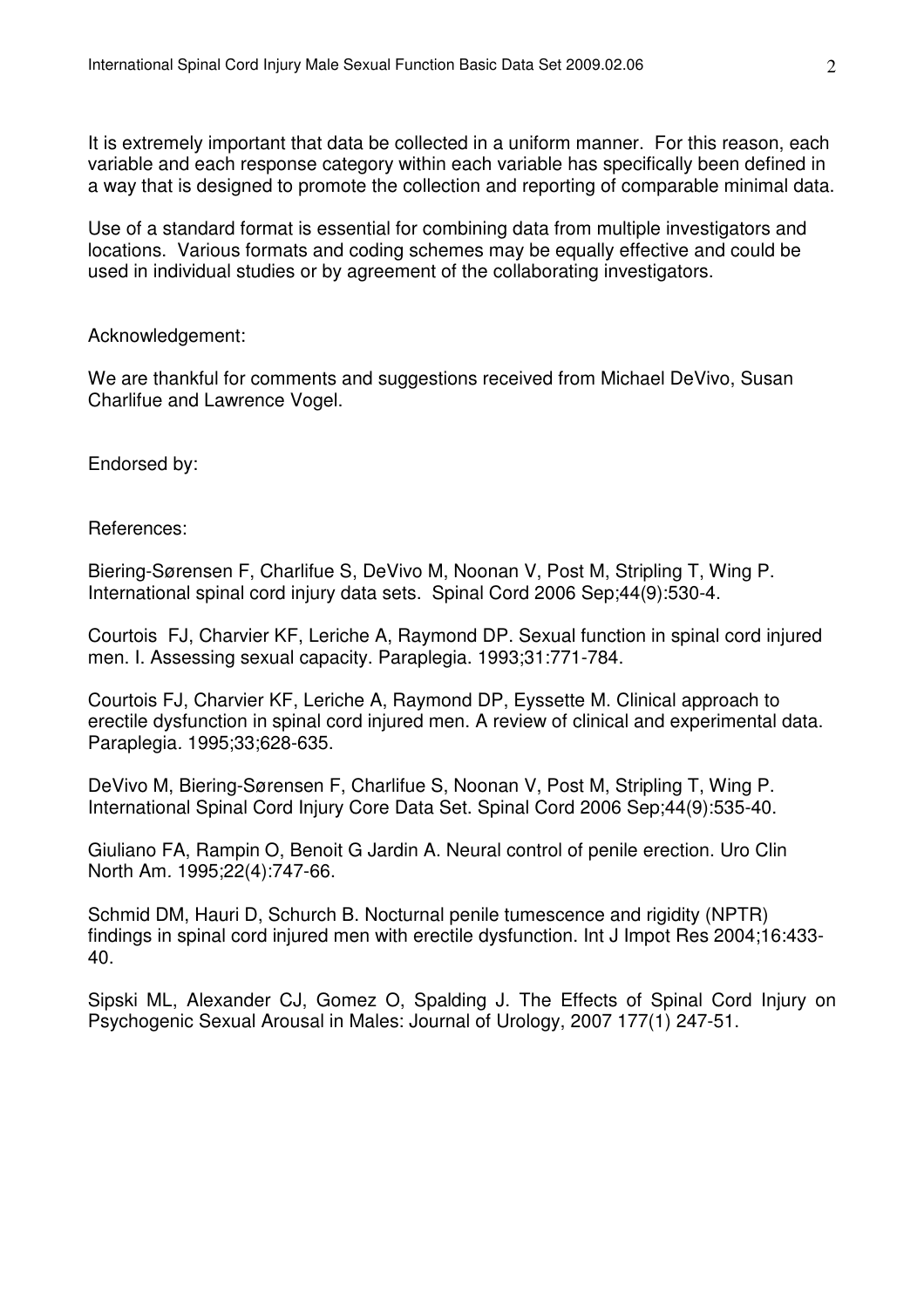#### VARIABLE NAME: **Date of data collection**

| <b>DESCRIPTION:</b> | This variable documents the date of data collection                                                                                                                                                                                                                                                                                                                                                                                                                            |
|---------------------|--------------------------------------------------------------------------------------------------------------------------------------------------------------------------------------------------------------------------------------------------------------------------------------------------------------------------------------------------------------------------------------------------------------------------------------------------------------------------------|
| <b>CODES:</b>       | YYYYMMDD<br>Unknown                                                                                                                                                                                                                                                                                                                                                                                                                                                            |
| <b>COMMENTS:</b>    | This collection of data on male sexual function may be carried out at any time<br>after the spinal cord lesion.<br>Therefore the date of data collection is important to be able to identify the data<br>collected in relation to other data collected on the same individual at various<br>time points. In addition, the date is likewise important to calculate the time<br>interval from date of birth (age), and time interval from date of lesion (time<br>since lesion). |

# VARIABLE NAME**: Interest in discussing sexual issues**

| <b>DESCRIPTION:</b> | This variable documents whether the individual expressed interest in<br>discussing sexual issues with the clinician or researcher.              |
|---------------------|-------------------------------------------------------------------------------------------------------------------------------------------------|
| CODES:              | Yes<br>No, but willing to provide limited information for chart documentation<br>No, prefers the discussion is stopped                          |
| <b>COMMENTS:</b>    | Used in combination with the date, this variable allows one to document a<br>man's desire to discuss sexual issues at a specific point in time. |

# VARIABLE NAME**: Sexual issues unrelated to spinal cord lesion:**

DESCRIPTION: This variable documents whether the person complained of sexual issues prior to or after their spinal cord lesion that are unrelated to the spinal cord lesion.

| <b>CODES:</b> | No           |
|---------------|--------------|
|               | Yes, specify |
|               | Unknown      |

COMMENTS: Sexual issues are prevalent in the general population. In addition there are many issues that a man with a spinal cord lesion can have with respect to sexuality after the lesion that are not directly related to the spinal cord lesion If a preexisting or concomitant sexual problem is present it is not possible to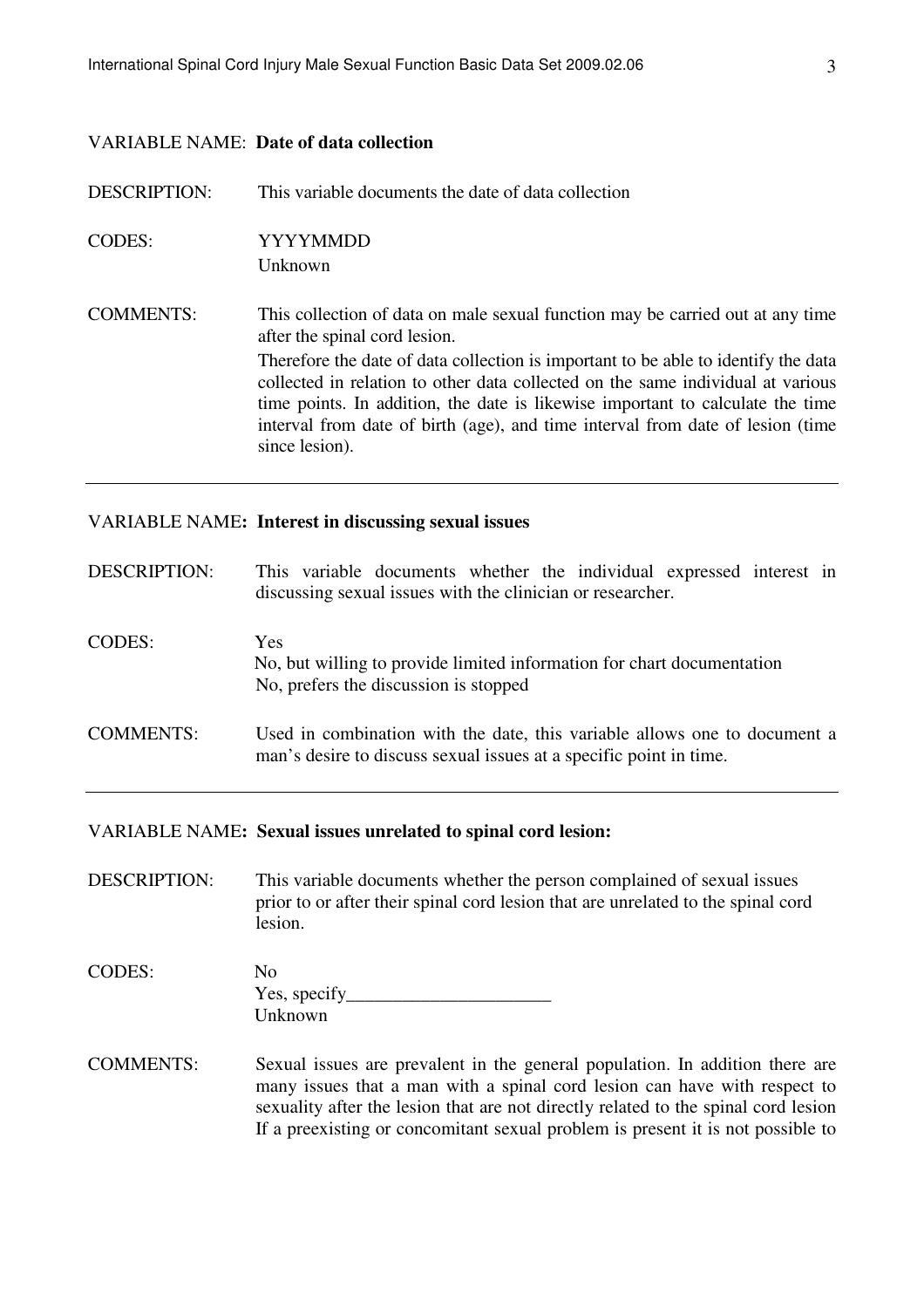*Unknown* refers to individuals who were not sexually active prior to their lesion, thus it would be unknown if sexual dysfunction was present.

#### VARIABLE NAME**: Sexual dysfunction related to the spinal cord lesion.**

| <b>DESCRIPTION:</b> | This variable is based on history and presence of personal distress. Sexual<br>dysfunction may be regarding desire, erectile dysfunction, ejaculatory or<br>orgasmic dysfunction.                                                                                                                                                                                                                                                                                                                                                                                                                                       |
|---------------------|-------------------------------------------------------------------------------------------------------------------------------------------------------------------------------------------------------------------------------------------------------------------------------------------------------------------------------------------------------------------------------------------------------------------------------------------------------------------------------------------------------------------------------------------------------------------------------------------------------------------------|
| <b>CODES:</b>       | <b>Yes</b><br>N <sub>0</sub><br>Unknown                                                                                                                                                                                                                                                                                                                                                                                                                                                                                                                                                                                 |
| <b>COMMENTS:</b>    | Spinal cord injuries result in predictable alterations in genital sexual arousal<br>and can result in changes in the ability to achieve orgasm. In addition, sexual<br>desire is often diminished after spinal cord lesion and related neuropathic<br>changes can cause pain associated with sexual activity. If a man complains of<br>personal distress as result of any of these concerns the change is considered a<br>sexual dysfunction.<br>Unknown refers to reports by individuals that have not been sexually active<br>after the spinal cord lesion thus they do not know if they have a sexual<br>dysfunction |

### VARIABLE NAME: **Psychogenic Erection**

DESCRIPTION: Psychogenic erection is erection that occurs solely based on arousal in the brain e.g. through hearing, seeing, feeling or fantasy (erotic thoughts). Psychogenic erection is penile tumescence with resulting increase in size and firmness of the penis that occurs without physical stimulation, which in usual circumstances should be adequate to allow penetration.

CODES: Normal Reduced/altered Absent Unknown

COMMENTS: In able-bodied men erections are usually a combination of psychogenic and reflex; however, in men with spinal cord lesions, varying types of erectile function may be preserved (Courtois, 1993, 1995; Giuliano 1995). Psychogenic erection potential may be based on degree of preservation of sensory function in T11-L2 dermatomes.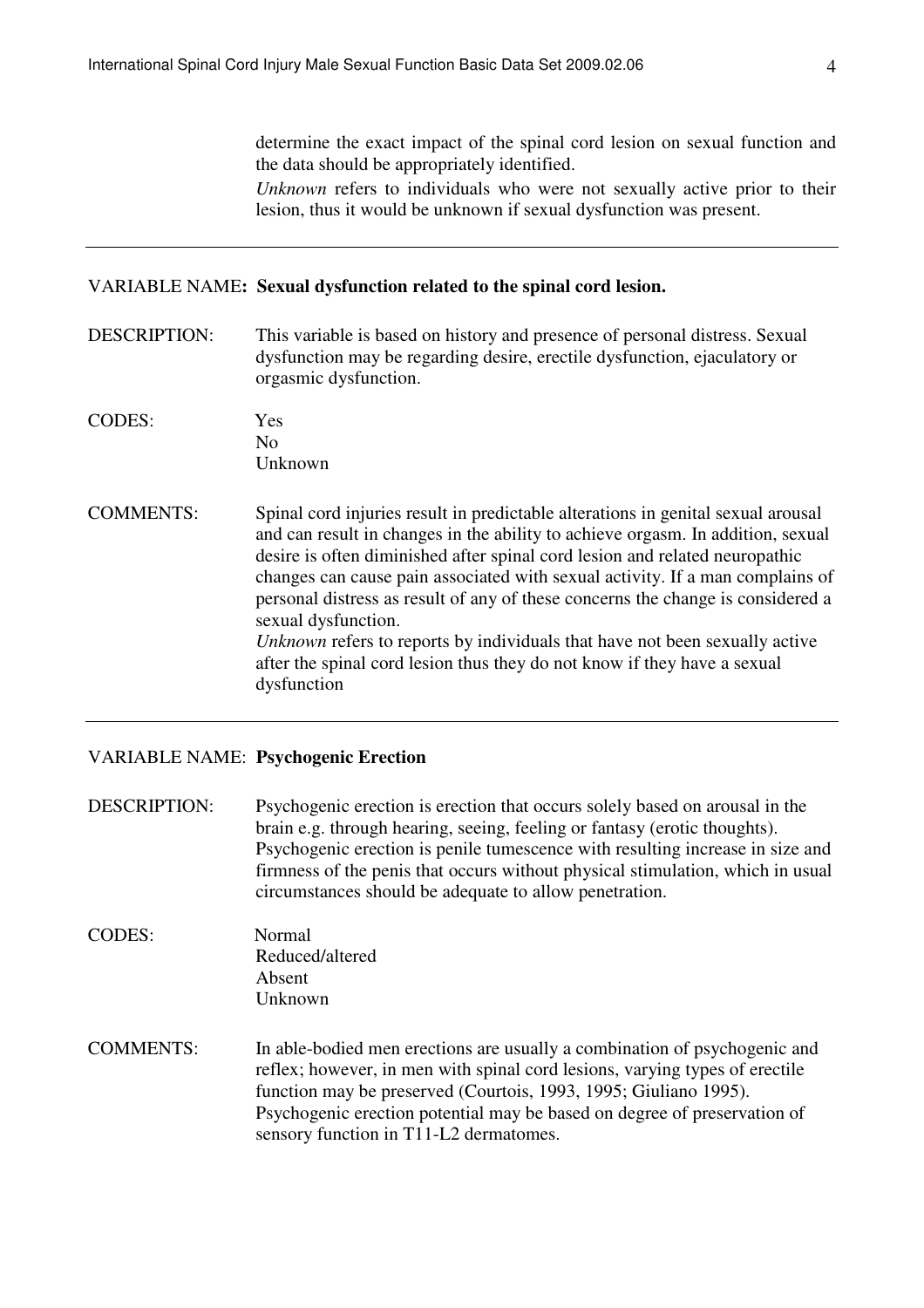*Normal* refers to presence of an ability to achieve and maintain erections in response to psychologic stimulation after spinal cord lesion that is equivalent in quality and duration as prior to spinal cord lesion. *Reduced/altered*, refers to presence of an ability to achieve erections in response to psychologic stimulation that is partially impaired or altered in quality and/or duration as compared to prior to the spinal cord lesion. *Absent* refers to a complete inability to achieve penile tumescence and firmness to psychologic stimulation after the spinal cord lesion *Unknown* refers to reports by individuals that have not been sexually active after the spinal cord lesion thus they do not know if they have changes in psychogenic erection

## VARIABLE NAME: **Reflex erection.**

- DESCRIPTION: A reflex erection is penile tumescence with resulting increase in size and firmness of the penis that occurs with genital stimulation, which in usual circumstances should be adequate to allow vaginal penetration.
- CODES: Normal Reduced/altered Absent Unknown

COMMENTS: In able-bodied men erections are usually a combination of psychogenic and reflex; however, in men with spinal cord lesion, varying types of erectile function may occur. Reflex erection potential is based on presence of reflex function in S2-5 spinal segments. *Normal* refers to the presence of a reflex erection to genital stimulation that is equivalent in quality and duration as prior to spinal cord lesion. *Reduced/altered*, refers to presence of an ability to achieve erections in response to genital stimulation that is partially impaired or altered in quality and/or duration as compared to prior to the spinal cord lesion. *Absent* refers to a complete inability to achieve penile tumescence and firmness to genital stimulation after the spinal cord lesion. *Unknown* refers to reports by individuals that have not been sexually active after the spinal cord lesion thus they do not know if they have changes in reflex erection

### VARIABLE NAME**: Ejaculation**

DESCRIPTION: The forceful propulsion of semen externally from the urethral meatus.

CODES: Normal Reduced/altered Absent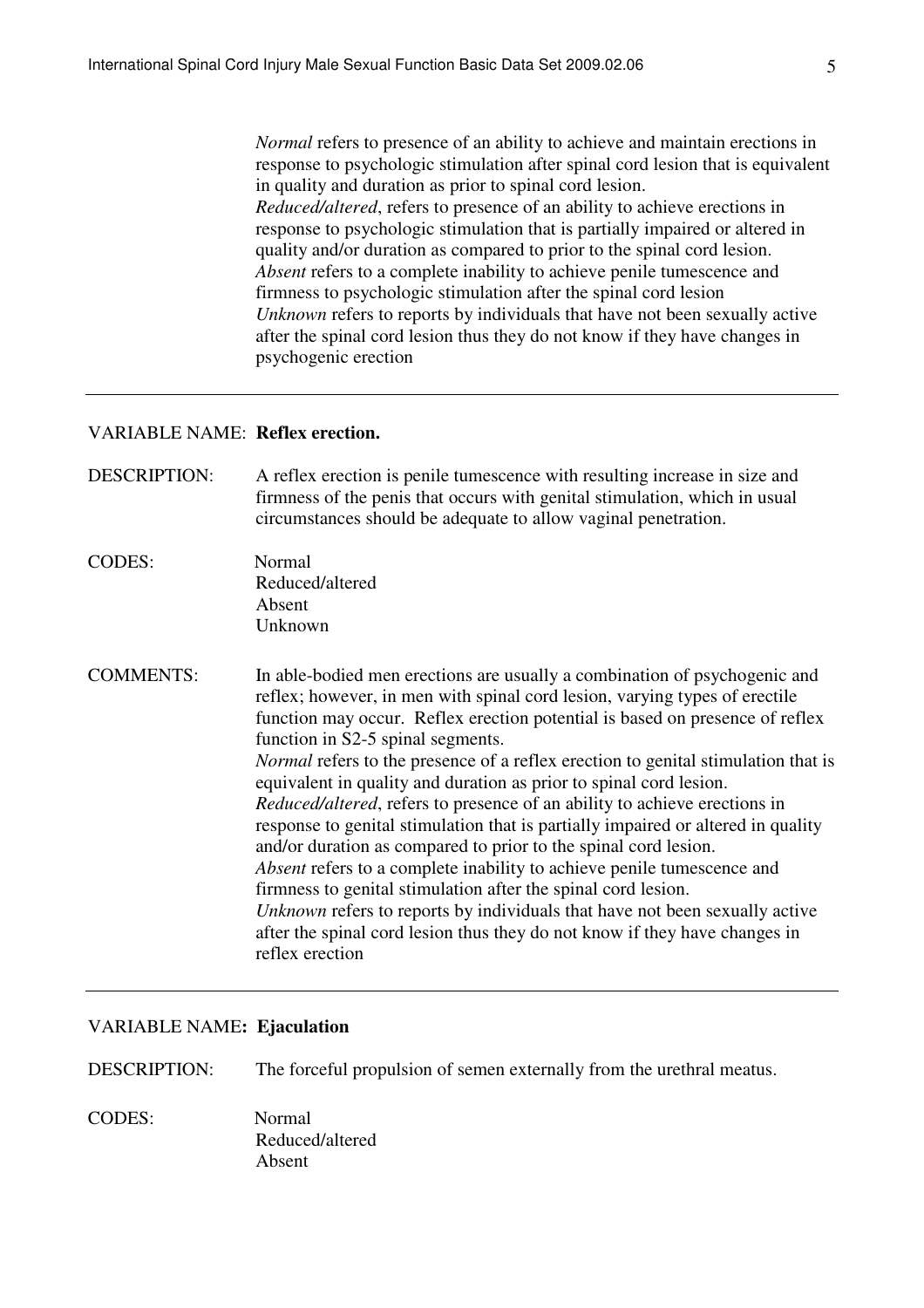#### Unknown

COMMENTS: *Normal* refers to normal antegrade ejaculation occurring after a similar amount of sexual stimulation as prior to spinal cord lesion. *Reduced/altered*, refers to ejaculation that is possible after sexual stimulation, but is changed after the spinal cord lesion in either time required to ejaculate, or changes in semen volume, color, or quality. *Absent* refers to an absence of external semen propulsion to sexual stimulation following the spinal cord lesion despite attempts to ejaculate. *Unknown* refers to reports by individuals that they have not been sexually active thus they do not know if they are able to achieve ejaculation after the spinal cord lesion

#### VARIABLE NAME: **Orgasmic function**

DESCRIPTION: Orgasm is the perception of sensation of a peak feeling of sexual release, or climax, after which the man with spinal cord lesion feels gratified. It may be accompanied by an overall increase and then decrease in muscle tone and may or may not be accompanied by ejaculation. The potential is based on history.

- CODES: Normal Reduced/altered Absent Unknown
- COMMENTS: *Normal* refers to reports by individuals that there is no change in their ability to achieve orgasmic sensations subsequent to their spinal cord lesion. *Reduced/altered*, orgasm occurs after spinal cord lesion even if it reported that it takes longer to occur and/or the feelings associated with orgasm are different. i.e. may be possible, though partially impaired. *Absent* refers to inability to achieve orgasm after spinal cord lesion despite trying to achieve orgasm on multiple occasions. *Unknown* refers to reports by individuals that they have not been sexually active thus they do not know if they are able to achieve orgasm after spinal cord lesion.